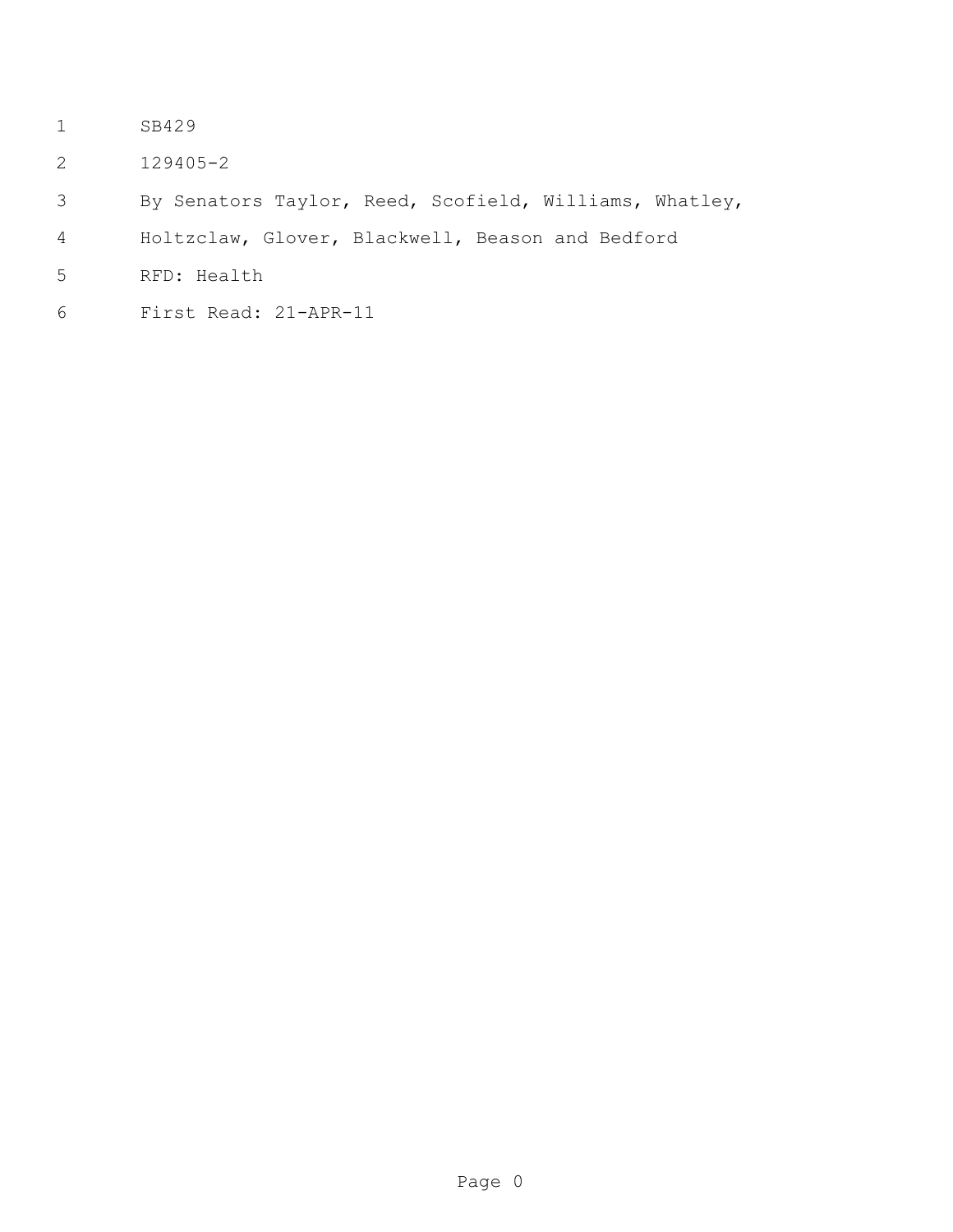1 SB429 2 3 4 ENROLLED, An Act, 5 Relating to vital statistics, to authorize a parent 6 listed on a report of fetal death to request a Certificate of 7 Birth Resulting in Stillbirth from the State Registrar; to 8 provide the procedures for the issuance of a Certificate of 9 Birth Resulting in Stillbirth; and to provide rulemaking 10 authority to the State Board of Health. 11 BE IT ENACTED BY THE LEGISLATURE OF ALABAMA: 12 Section 1. (a) For the purposes of this section, the 13 following words shall have the following meanings: 14 (1) CERTIFICATE OF BIRTH RESULTING IN STILLBIRTH. A 15 certificate issued to record and memorialize the birth of a 16 stillborn child. 17 (2) STILLBIRTH or STILLBORN. An unintended, 18 intrauterine fetal death after a gestational age of not less 19 than 20 completed weeks. 20 (b) Effective January 1, 2012, the State Registrar 21 shall issue a Certificate of Birth Resulting in Stillbirth 22 upon the request of a parent named on a report of fetal death 23 filed on or after January 1, 2007. A Certificate of Birth 24 Resulting in Stillbirth shall be issued within 60 days from 25 the date of the request.

SB429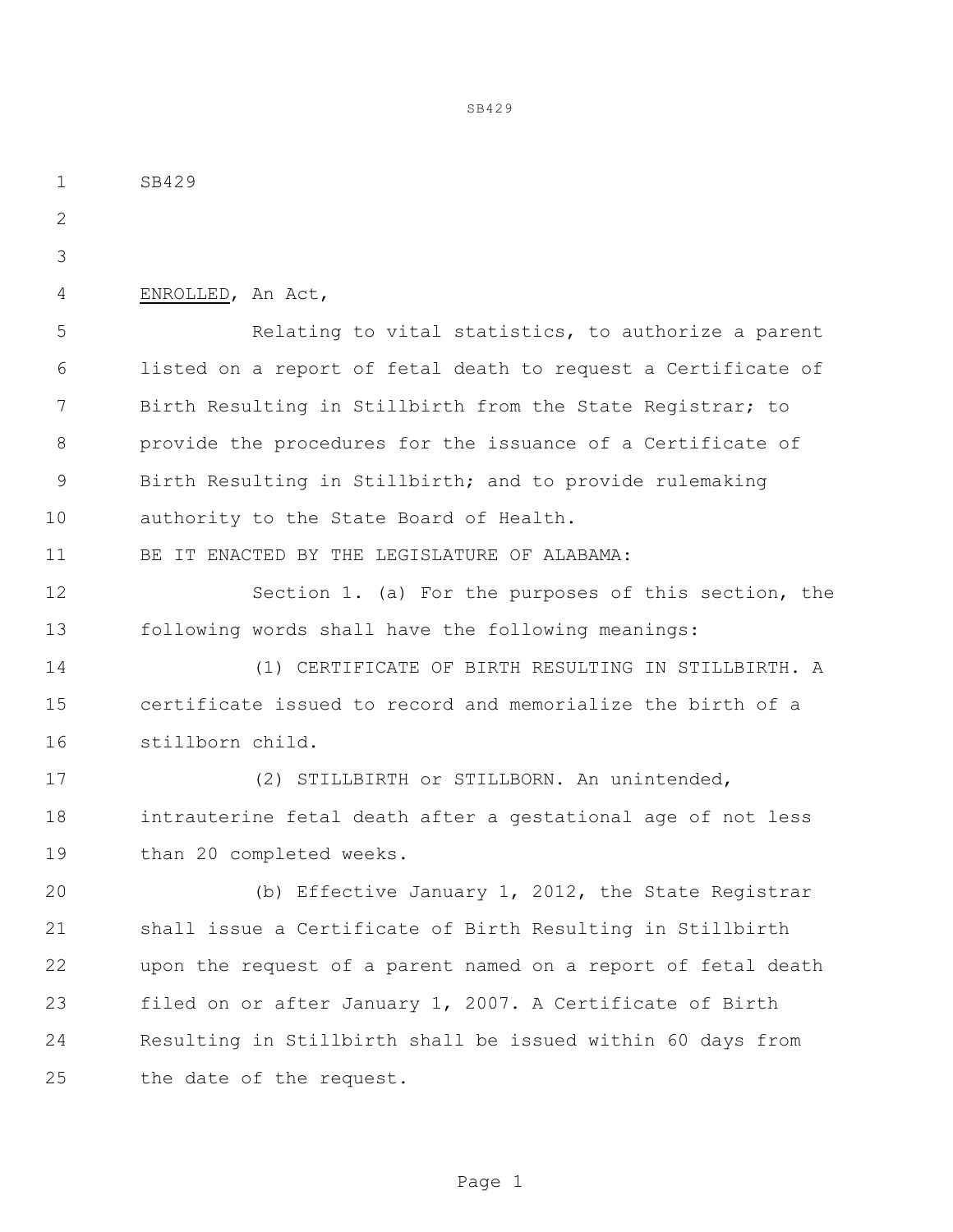1 (c) The person who is required to file a report of 2 fetal death under Section 22-9A-13, Code of Alabama 1975, 3 shall advise the parent of a stillborn child: 4 (1) That a parent may, but is not required to, 5 request the preparation of a Certificate of Birth Resulting in

6 Stillbirth. 7 (2) That a parent may obtain a Certificate of Birth 8 Resulting in Stillbirth by contacting the State Office of 9 Vital Statistics after requesting the certificate and paying 10 the required fee.

11 (3) How a parent may contact the Office of Vital 12 Statistics to request a Certificate of Birth Resulting in 13 Stillbirth.

14 (d) The State Board of Health may adopt rules to 15 implement and administer this section. In addition to any 16 other information required by the rules of the State Board of 17 Health, the certificate shall include the following:

18 (1) The date of the stillbirth.

19 (2) The county in which the stillbirth occurred.

20 (3) The name of the stillborn child as provided in 21 the report of fetal death. If a name was not provided at the 22 time of the filing of the report of fetal death, the State 23 Registrar, upon the request of a parent listed in the report 24 of fetal death, shall add a name to the certificate when 25 issued.

SB429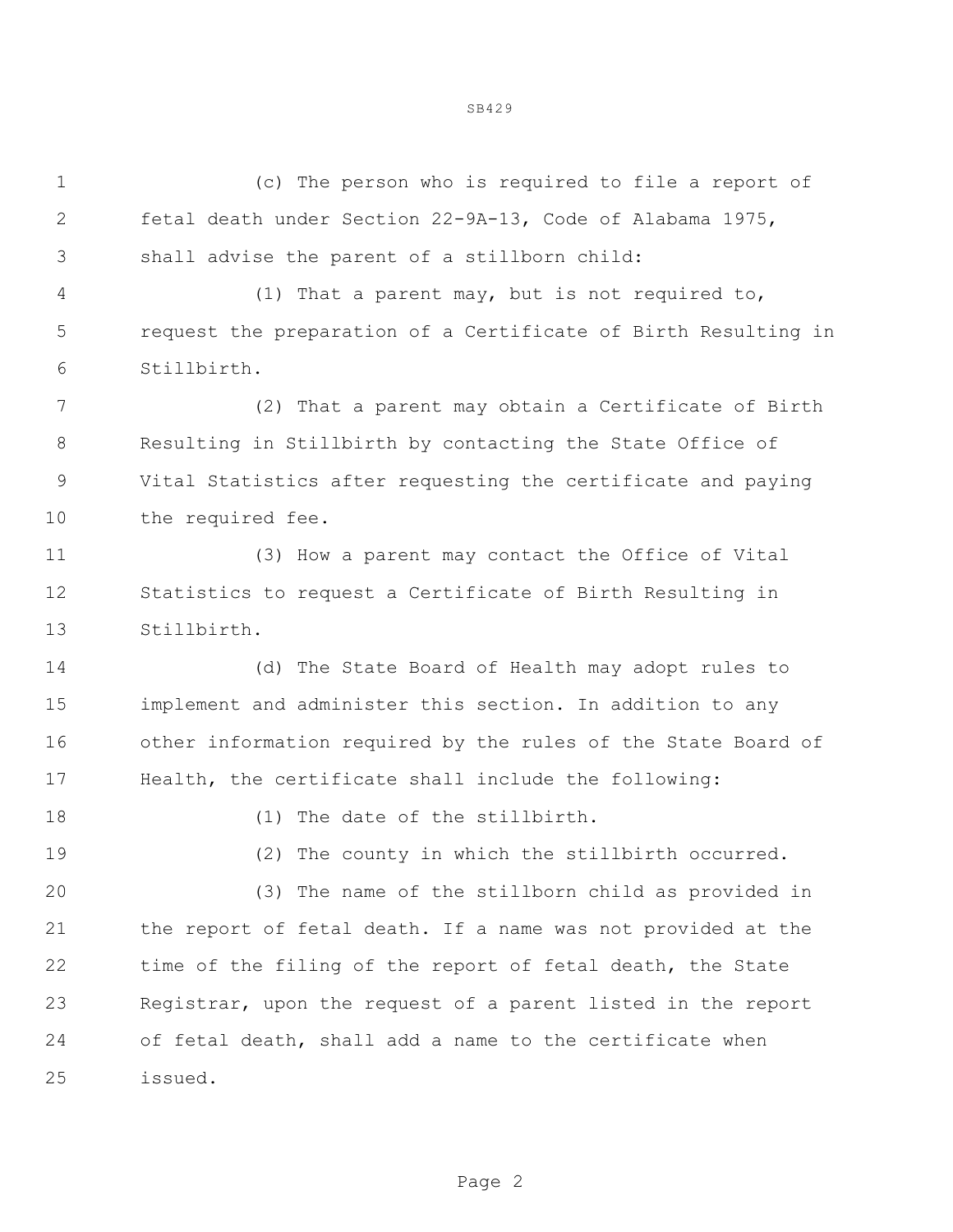1 (4) The file number of the corresponding report of 2 fetal death.

3 (5) The following statement: "This certificate is 4 not proof of live birth."

5 (e) The fee for the issuance of the Certificate of 6 Birth Resulting in Stillbirth shall be the same as the fee 7 collected for the issuance of a certified copy of any other 8 vital record.

9 Section 2. This act shall become effective on the 10 first day of the third month following its passage and 11 approval by the Governor, or its otherwise becoming law.